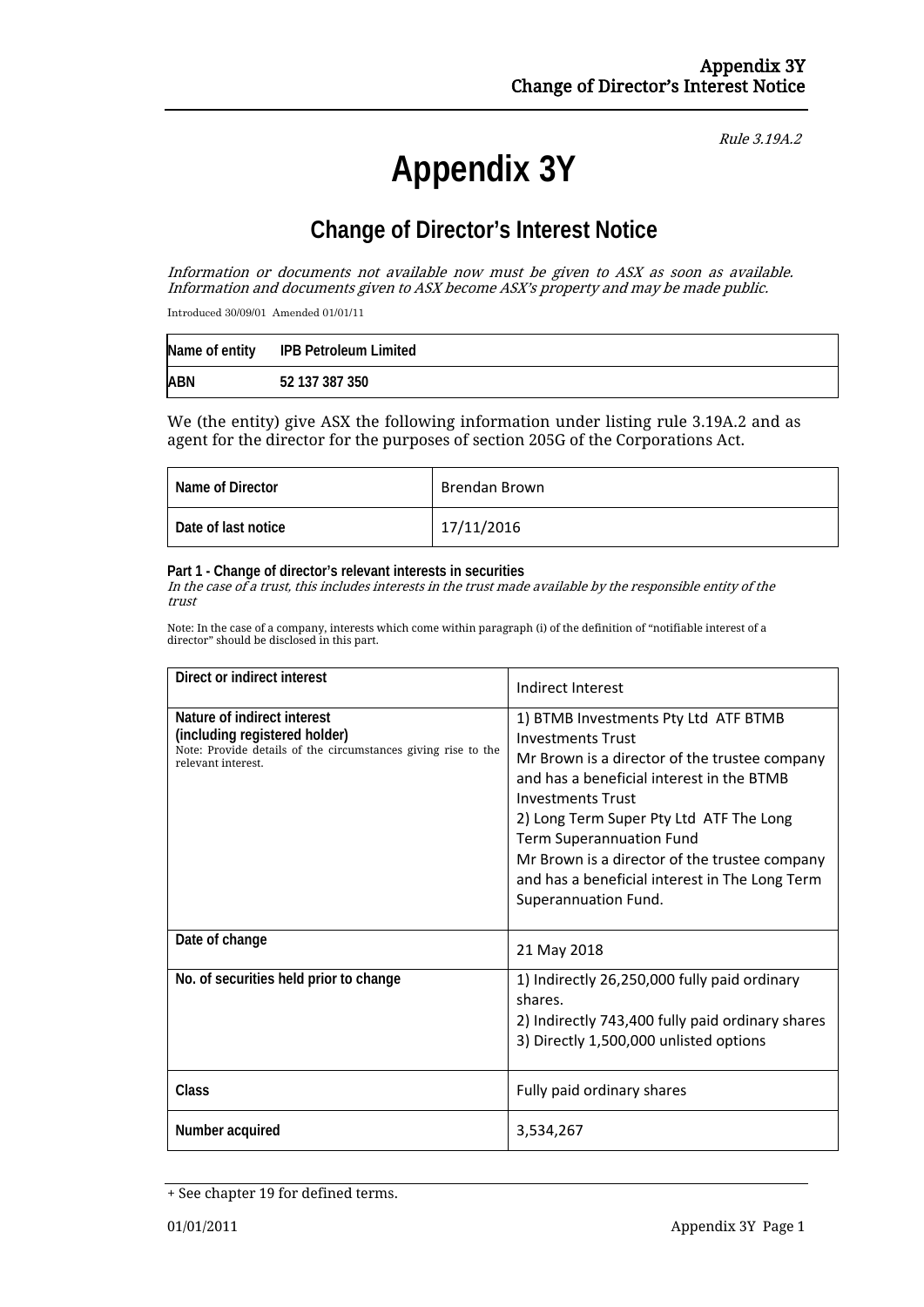| Number disposed                                                                                                                                                            | nil                                                                                                                                                        |
|----------------------------------------------------------------------------------------------------------------------------------------------------------------------------|------------------------------------------------------------------------------------------------------------------------------------------------------------|
| Value/Consideration<br>Note: If consideration is non-cash, provide details and<br>estimated valuation                                                                      | \$56,519.66                                                                                                                                                |
| No. of securities held after change                                                                                                                                        | 1) Indirectly 26,250,000 fully paid ordinary<br>shares.<br>2) Indirectly 4,277,267 fully paid ordinary<br>shares<br>3) Directly 1,500,000 unlisted options |
| Nature of change<br>Example: on-market trade, off-market trade, exercise of<br>options, issue of securities under dividend reinvestment plan,<br>participation in buy-back | on market trade                                                                                                                                            |

## **Part 2 – Change of director's interests in contracts**

Note: In the case of a company, interests which come within paragraph (ii) of the definition of "notifiable interest of a director" should be disclosed in this part.

| Detail of contract                                                                                                                                                          | Not applicable |
|-----------------------------------------------------------------------------------------------------------------------------------------------------------------------------|----------------|
| Nature of interest                                                                                                                                                          | Not applicable |
| Name of registered holder<br>(if issued securities)                                                                                                                         | Not applicable |
| Date of change                                                                                                                                                              | Not applicable |
| No. and class of securities to which<br>interest related prior to change<br>Note: Details are only required for a contract in<br>relation to which the interest has changed | Not applicable |
| Interest acquired                                                                                                                                                           | Not applicable |
| Interest disposed                                                                                                                                                           | Not applicable |
| <b>Value/Consideration</b><br>Note: If consideration is non-cash, provide<br>details and an estimated valuation                                                             | Not applicable |
| Interest after change                                                                                                                                                       | Not applicable |

### **Part 3 –** +**Closed period**

| Were the interests in the securities or contracts detailed             |  |  |
|------------------------------------------------------------------------|--|--|
| above traded during a $+$ closed period where prior written $\vert$ No |  |  |
| clearance was required?                                                |  |  |

<sup>+</sup> See chapter 19 for defined terms.